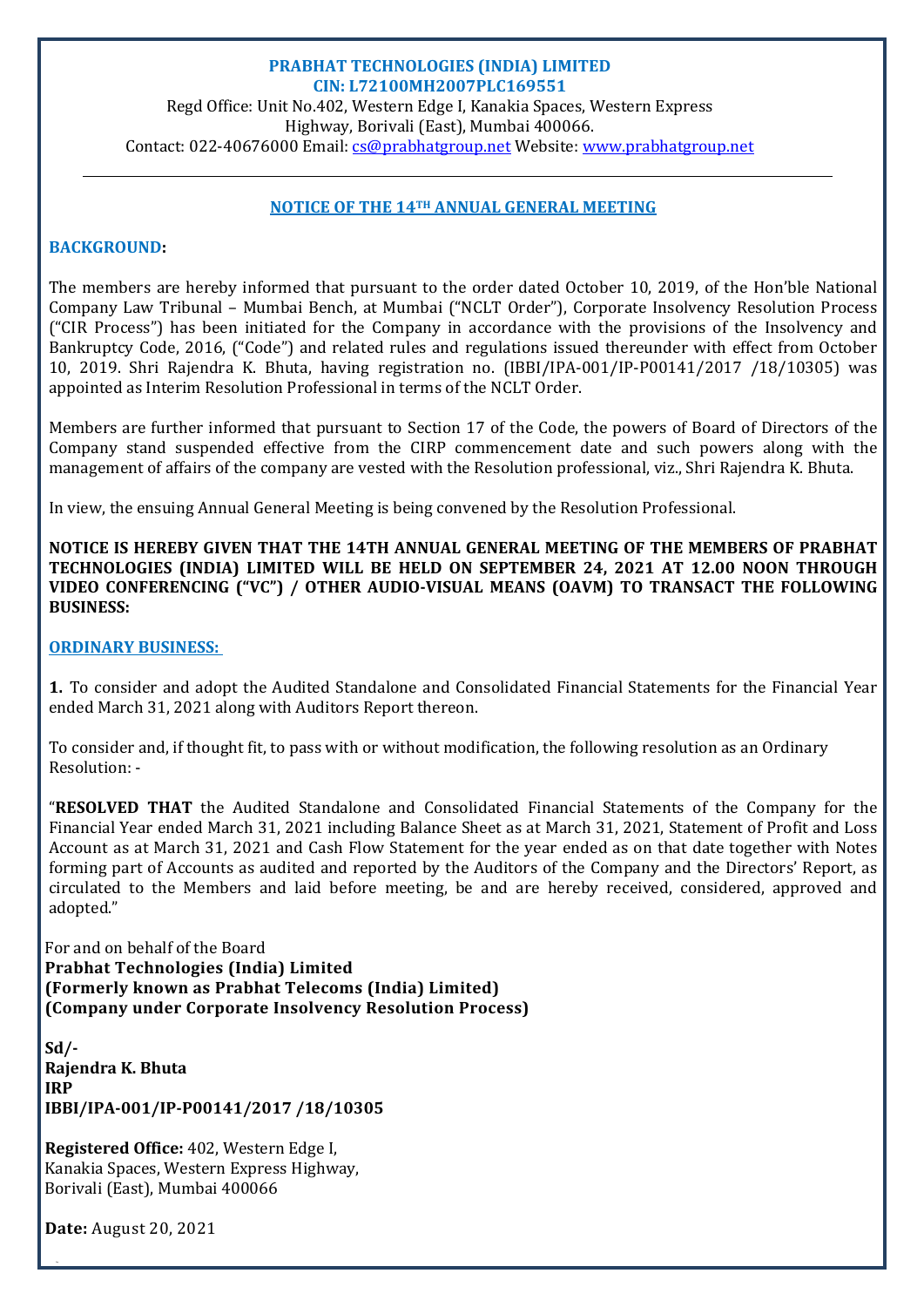# **NOTES:**

- **1.** In view of the continuing Covid-19 pandemic, the Ministry of Corporate Affairs ("MCA") has vide its circular dated May 05, 2020 read with circulars dated April 08, 2020, April 13, 2020 and January 13, 2021 (collectively referred to as "MCA Circulars") and Securities and Exchange Board of India ("SEBI") vide its circular dated May 12, 2020 and January 15, 2021 (collectively referred to as "SEBI Circulars") permitted convening the Annual General Meeting  $(AGM<sup>n</sup>)$  through VC / OAVM, without the physical presence of the Members at a common venue. In accordance with the MCA Circulars, provisions of the Companies Act, 2013 ("Act") and the SEBI (Listing Obligations and Disclosure Requirements) Regulations, 2015 ("SEBI Listing Regulations") and the SEBI circulars, the AGM of the Company is being held through VC /  $OAVM$ . The deemed venue for AGM shall be the registered office of the Company.
- **2.** The Members can join the AGM in the VC / OAVM mode 15 minutes before and after the scheduled time of the commencement of the Meeting by following the procedure mentioned in the Notice. The facility of participation at the AGM through VC / OAVM will be made available to at least 1,000 Shareholders on first come first served basis. This will not include large Shareholders (Shareholders holding 2% or more Shareholding), Promoters, Institutional Investors, Directors, Key Management Personnel, Auditors, etc, who are allowed to attend the AGM without restriction on account of first come first basis.
- **3.** Members attending the meeting through VC / OAVM shall be counted for the purpose of reckoning the quorum under Section 103 of the Act.
- **4.** Pursuant to the provisions of Section 105 of the Companies Act, 2013 and Rules made there under, a Member entitled to attend and vote at the AGM is entitled to appoint a proxy to attend and vote on his/ her behalf and the proxy need not be a Member of the Company. Since this AGM is being held through VC / OAVM, physical attendance of Members has been dispensed with. Accordingly, the facility for appointment of proxies by the Members will not be available for this AGM and hence the Proxy Form, Attendance Slip and route map of the AGM are not annexed to this Notice.
- **5.** Institutional / Corporate Shareholders (i.e. other than individuals / HUF, NRI, etc.) intending to attend the AGM through their authorised representatives are requested to send a scanned copy of its Board or governing body Resolution/Authorization etc., authorizing its representative to attend the AGM through VC / OAVM on its behalf and to vote through remote e-voting. The said Resolution/Authorization shall be sent to the Company at cs@prabhatgroup.net and / or to Cameo Corporate Services Limited ("RTA") at cameo@cameoindia.com respectively.
- **6.** The Register of Members and the Share Transfer books of the Company will remain closed from Saturday, **September 18, 2021** to Friday, **September 24, 2021** (both days inclusive) for the purpose of 14<sup>th</sup> AGM of the Company.
- **7.** Members holding shares in dematerialised form are requested to intimate immediately any change in their address or bank mandates to their Depository Participants with whom they are maintaining demat accounts. Members holding shares in physical form are requested to advise any change in their address or bank mandates immediately to RTA / Company at their email addressed given above.
- **8.** Members seeking any information with regard to the financial statements are requested to write to the Company at least ten (10) days before the AGM to enable the management to keep the information ready at the Meeting.
- **9.** In case of joint holders attending the AGM, the Members whose name appears as the first holder in the order of names as per the Register of Members of the Company will be entitled to vote provided the votes are not already cast by remote e-voting by the first holder.
- **10.** The Notice of AGM and Annual Report is being sent in electronic mode to Members whose e-mail address is registered with the Company or the DP. Members (Physical / Demat) who have not registered their e-mail addresses with the Company can get the same registered by requesting our RTA at e-mail addresses given above.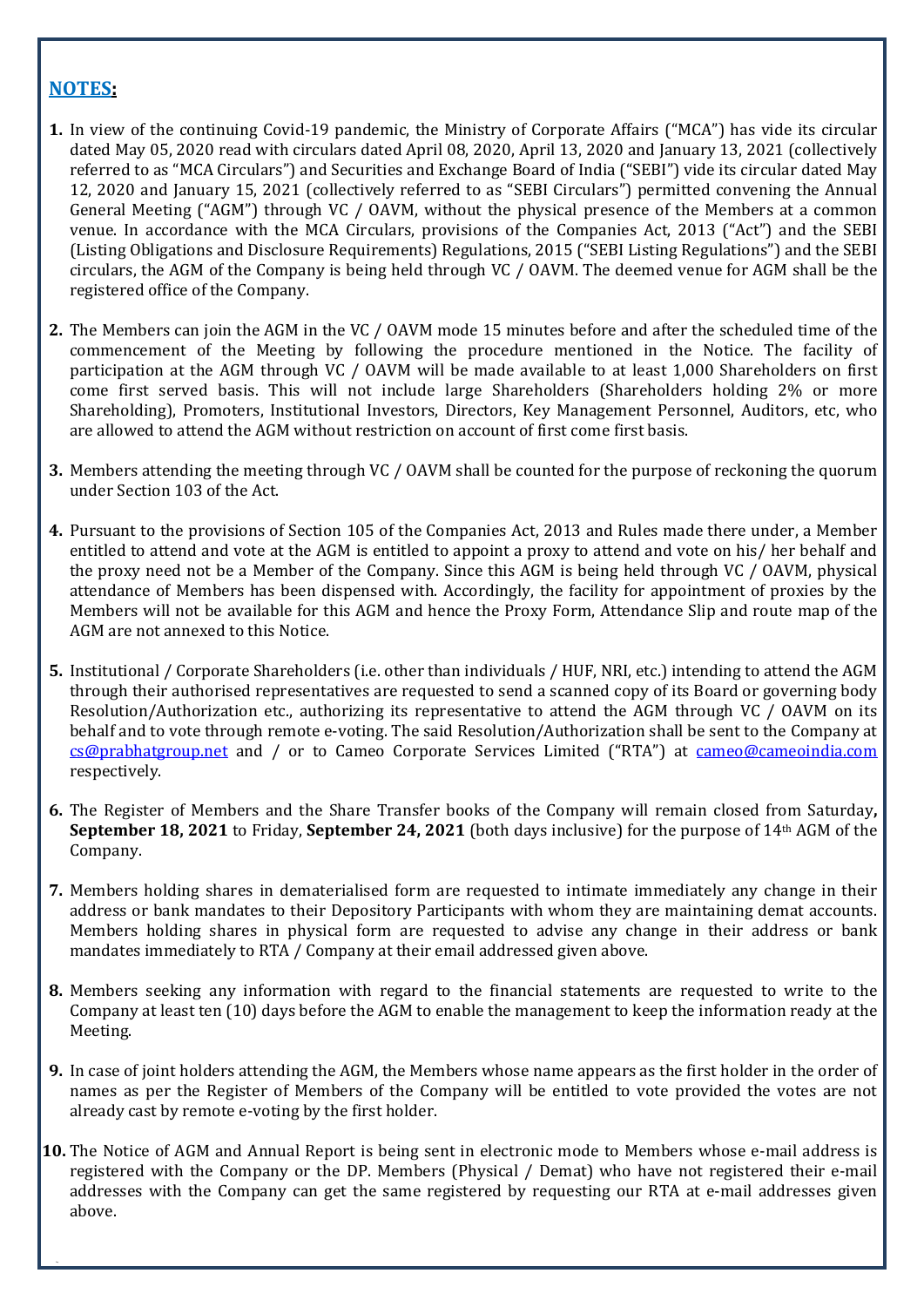- **11.** Notice of AGM along with Annual Report is being sent only through electronic mode to those members whose email addresses are registered with the Company/ Depositories. Members may note that the Notice and Annual Report will also be available on the Company's website **http://www.prabhatgroup.net/,** website of stock exchange i.e BSE Ltd at **www.bseindia.com** and on the website of Cameo Corporate Services Limited at cameo@cameoindia.com.
- **12.** M/s. Harish Arora & Associates, Chartered Accountants (Firm Registration No. 015226C) were appointed as Statutory Auditors of the Company for a period of five consecutive years at the AGM of the Members held on September 28, 2019. Their appointment was subject to ratification by Members at every subsequent AGM. However, pursuant to the amendments made to Section 139 of the Companies Act, 2013 by the Companies (Amendment) Act, 2017, the requirement of seeking ratification of the Members for the appointment of the Statutory Auditors has been dispensed with.

In view of the above, ratification by the Members for their appointment at this AGM is not being sought. The Statutory Auditors have given a confirmation to the effect that they are eligible to continue with their appointment and that they have not been disqualified in any manner from continuing as Statutory Auditors.

- **13.** Any person whose name appears in the register of members as on the cut-off date i.e. September 17, 2021 only shall be entitled to avail the facility of remote e-voting as well as voting at the AGM.
- **14.** E-voting cut of date is Friday, September 17, 2021, E-voting shall open from Tuesday, September 21, 2021 at 9:00 a.m. and ends on Thursday, September 23, 2021 at 5:00 p.m.
- **15.** To receive communications through electronic means, including Annual Reports and Notices, members are requested to kindly register/update their email address with their respective depository participant, where shares are held in electronic form. In case of shares held in physical form, members are advised to register their e-mail address with RTA by emailing at  $\alpha$  cameo@cameoindia.com. Further, the Company has availed the services offered by NSDL to update email addresses of shareholders of the Company having their holding with a depository participant registered with NSDL and have not registered their email addresses. Members are requested to register their email id and support the green initiative efforts of the Company.
- **16.** As per Regulation 40 of Listing Regulations, as amended, securities of listed companies can be transferred only in dematerialized form with effect from 1st April 2019, except in case of request received for transmission or transposition of securities. In view of this the Company has complied with the necessary requirements as applicable, including sending of letters to shareholders holding shares in physical form and request.
- **17.** Members who still hold share certificates in physical form are advised to dematerialise their shareholding to also avail of numerous benefits of dematerialisation, which include easy liquidity, ease of trading and transfer, savings in stamp duty and elimination of any possibility of loss of documents and bad deliveries.
- **18.** In case a person becomes a member of the Company after dispatch of e-AGM Notice, and is a member as on the cut-off date for e-voting, i.e., Friday, September 17, 2021, such person may obtain the user id and password from RTA by email request on cameo@cameoindia.com.
- **19.** Alternatively, member may send signed copy of the request letter providing the email address, mobile number and self-attested PAN copy along with client master copy (in case of electronic folio)/copy of share certificate (in case of physical folio) via email to info@prabhatgroup.net for obtaining the Annual Report and Notice of e-AGM.
- **20.** The Board of Directors have appointed M/s. Harish Arora & Associates, Practising Chartered Accountant (Firm Registration No.  $015226C$ ) as the Scrutiniser to the e-voting process and voting at the AGM in a fair and transparent manner.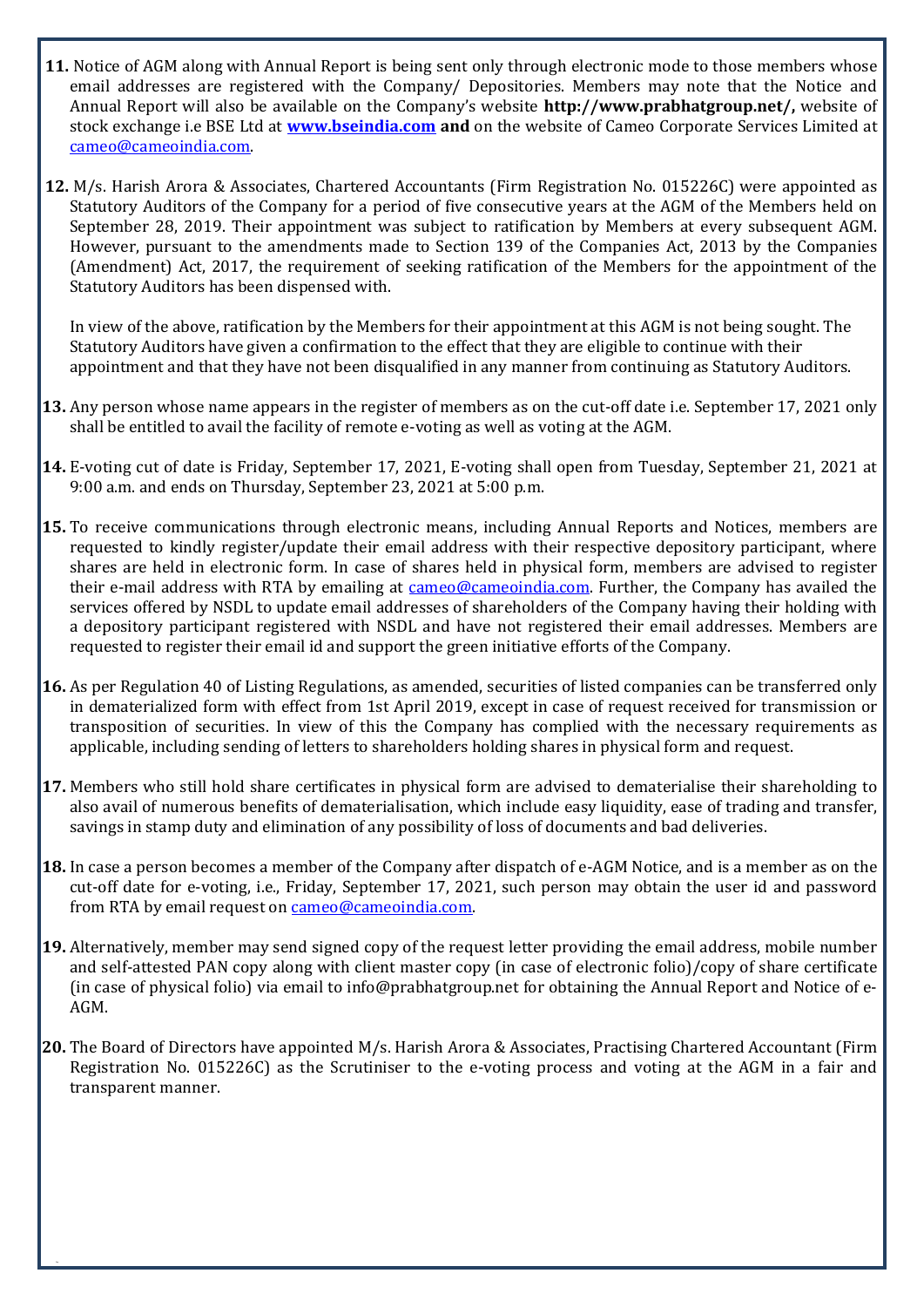### **THE INSTRUCTIONS FOR MEMBERS FOR REMOTE E‐VOTING AND JOINING GENERAL MEETING ARE AS UNDER:**

The remote e-voting period begins on September 21, 2021 at 9:00 A.M. and ends on September 23, 2021 at 5:00 P.M. The remote e-voting module shall be disabled by NSDL for voting thereafter.

**The Members, whose names appear in the Register of Members / Beneficial Owners as on the record date (cut‐off date) i.e. September 17, 2021 may cast their vote electronically. The voting** right of shareholders shall be in proportion to their share in the paid-up equity share capital of **the Company as on the cut‐off date, being September 17, 2021.**

# **HOW DO I VOTE ELECTRONICALLY USING NSDL E‐VOTING SYSTEM?**

The way to vote electronically on NSDL e-Voting system consists of "Two Steps" which are mentioned below:

## **Step 1: Access to NSDL e‐Voting system:**

## **A) Login method for e‐Voting and joining virtual meeting for Individual shareholders holding securities in demat mode**

In terms of SEBI circular dated December 9, 2020 on e-Voting facility provided by Listed Companies, Individual shareholders holding securities in demat mode are allowed to vote through their demat account maintained with Depositories and Depository Participants. Shareholders are advised to update their mobile number and email Id in their demat accounts in order to access e-Voting facility. Login method for Individual shareholders holding securities in demat mode is given below:

| <b>Type of shareholders</b>                                                      | <b>Login Method</b>                                                                                                                                                                                                                                                                                                                                                                                                                                                                                                                                                                                                                                                                                                                                                                                                                                                                                                                                                                                                                                                                                                                                                                                                                                                                                                                                      |
|----------------------------------------------------------------------------------|----------------------------------------------------------------------------------------------------------------------------------------------------------------------------------------------------------------------------------------------------------------------------------------------------------------------------------------------------------------------------------------------------------------------------------------------------------------------------------------------------------------------------------------------------------------------------------------------------------------------------------------------------------------------------------------------------------------------------------------------------------------------------------------------------------------------------------------------------------------------------------------------------------------------------------------------------------------------------------------------------------------------------------------------------------------------------------------------------------------------------------------------------------------------------------------------------------------------------------------------------------------------------------------------------------------------------------------------------------|
| <b>Individual Shareholders</b><br>holding securities in<br>demat mode with NSDL. | i. Existing <b>IDeAS</b> user can visit the e-Services website of NSDL<br>Viz. https://eservices.nsdl.com either on a Personal Computer<br>or on a mobile. On the e-Services home page click on the<br>"Beneficial Owner" icon under "Login" which is available<br>under 'IDeAS' section, this will prompt you to enter your<br>existing User ID and Password. After successful authentication,<br>you will be able to see e-Voting services under Value added<br>services. Click on "Access to e-Voting" under e-Voting<br>services and you will be able to see e-Voting page. Click on<br>company name or e-Voting service provider i.e. NSDL and<br>you will be re-directed to e-Voting website of NSDL for casting<br>your vote during the remote e-Voting period or joining virtual<br>meeting & voting during the meeting.<br>ii. If you are not registered for IDeAS e-Services, option to<br>register is available at https://eservices.nsdl.com.<br>Select<br>for IDeAS Portal" or<br>Online<br>click<br>"Register<br>at<br>https://eservices.nsdl.com/SecureWeb/IdeasDirectReg.jsp<br>iii. Visit the e-Voting website of NSDL. Open web browser by<br>typing the following URL: https://www.evoting.nsdl.com/<br>either on a Personal Computer or on a mobile. Once the home<br>page of e-Voting system is launched, click on the icon "Login" |
|                                                                                  | which is available under 'Shareholder/Member' section. A new                                                                                                                                                                                                                                                                                                                                                                                                                                                                                                                                                                                                                                                                                                                                                                                                                                                                                                                                                                                                                                                                                                                                                                                                                                                                                             |
|                                                                                  | screen will open. You will have to enter your User ID (i.e. your                                                                                                                                                                                                                                                                                                                                                                                                                                                                                                                                                                                                                                                                                                                                                                                                                                                                                                                                                                                                                                                                                                                                                                                                                                                                                         |
|                                                                                  | sixteen digit demat account number hold with NSDL),<br>Password/OTP and a Verification Code as shown on the<br>screen. After successful authentication, you will be redirected                                                                                                                                                                                                                                                                                                                                                                                                                                                                                                                                                                                                                                                                                                                                                                                                                                                                                                                                                                                                                                                                                                                                                                           |
|                                                                                  |                                                                                                                                                                                                                                                                                                                                                                                                                                                                                                                                                                                                                                                                                                                                                                                                                                                                                                                                                                                                                                                                                                                                                                                                                                                                                                                                                          |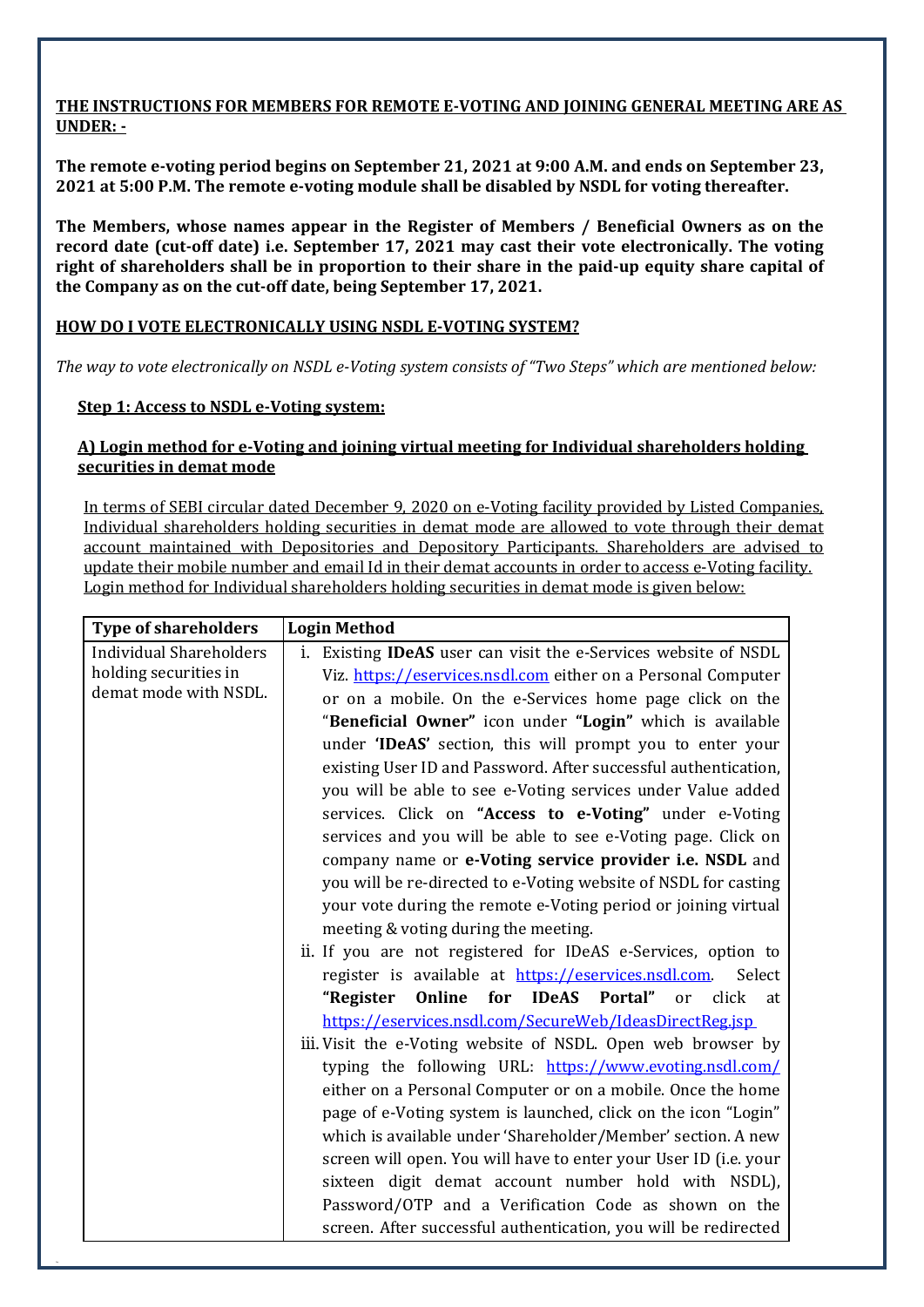| <b>Individual Shareholders</b>                                                                                            | to NSDL Depository site wherein you can see e-Voting page.<br>Click on company name or e-Voting service provider i.e.<br>NSDL and you will be redirected to e-Voting website of NSDL<br>for casting your vote during the remote e-Voting period or<br>joining virtual meeting & voting during the meeting.<br>iv. Shareholders/Members can also download NSDL Mobile App<br>"NSDL Speede" facility by scanning the QR code mentioned<br>below for seamless voting experience.<br><b>NSDL Mobile App is available on</b><br>Google Play<br>App Store<br>1. Existing users who have opted for Easi / Easiest, they can login                                                                        |
|---------------------------------------------------------------------------------------------------------------------------|---------------------------------------------------------------------------------------------------------------------------------------------------------------------------------------------------------------------------------------------------------------------------------------------------------------------------------------------------------------------------------------------------------------------------------------------------------------------------------------------------------------------------------------------------------------------------------------------------------------------------------------------------------------------------------------------------|
| holding securities in<br>demat mode with CDSL                                                                             | through their user id and password. Option will be made<br>available to reach e-Voting page without any further<br>authentication. The URL for users to login to Easi / Easiest are<br>https://web.cdslindia.com/myeasi/home/login<br><sub>or</sub><br>www.cdslindia.com and click on New System Myeasi.<br>2. After successful login of Easi/Easiest the user will be also able<br>to see the E Voting Menu. The Menu will have links of e-Voting<br>service provider i.e. NSDL. Click on NSDL to cast your vote.<br>3. If the user is not registered for Easi/Easiest, option to register<br>available<br>is<br>at<br>https://web.cdslindia.com/myeasi/Registration/EasiRegistrat<br><u>ion</u> |
|                                                                                                                           | 4. Alternatively, the user can directly access e-Voting page by<br>providing demat Account Number and PAN No. from a link in<br>www.cdslindia.com home page. The system will authenticate<br>the user by sending OTP on registered Mobile & Email as<br>recorded in<br>the<br>demat<br>Account.<br>After successful<br>authentication, user will be provided links for the respective<br>ESP i.e. <b>NSDL</b> where the e-Voting is in progress.                                                                                                                                                                                                                                                  |
| <b>Individual Shareholders</b><br>(holding securities in<br>demat mode) login<br>through their depository<br>participants | You can also login using the login credentials of your demat<br>account through your Depository Participant registered with<br>NSDL/CDSL for e-Voting facility. upon logging in, you will be able<br>to see e-Voting option. Click on e-Voting option, you will be<br>redirected to NSDL/CDSL Depository site after successful<br>authentication, wherein you can see e-Voting feature. Click on<br>company name or e-Voting service provider i.e. NSDL and you will<br>be redirected to e-Voting website of NSDL for casting your vote<br>during the remote e-Voting period or joining virtual meeting &<br>voting during the meeting.                                                           |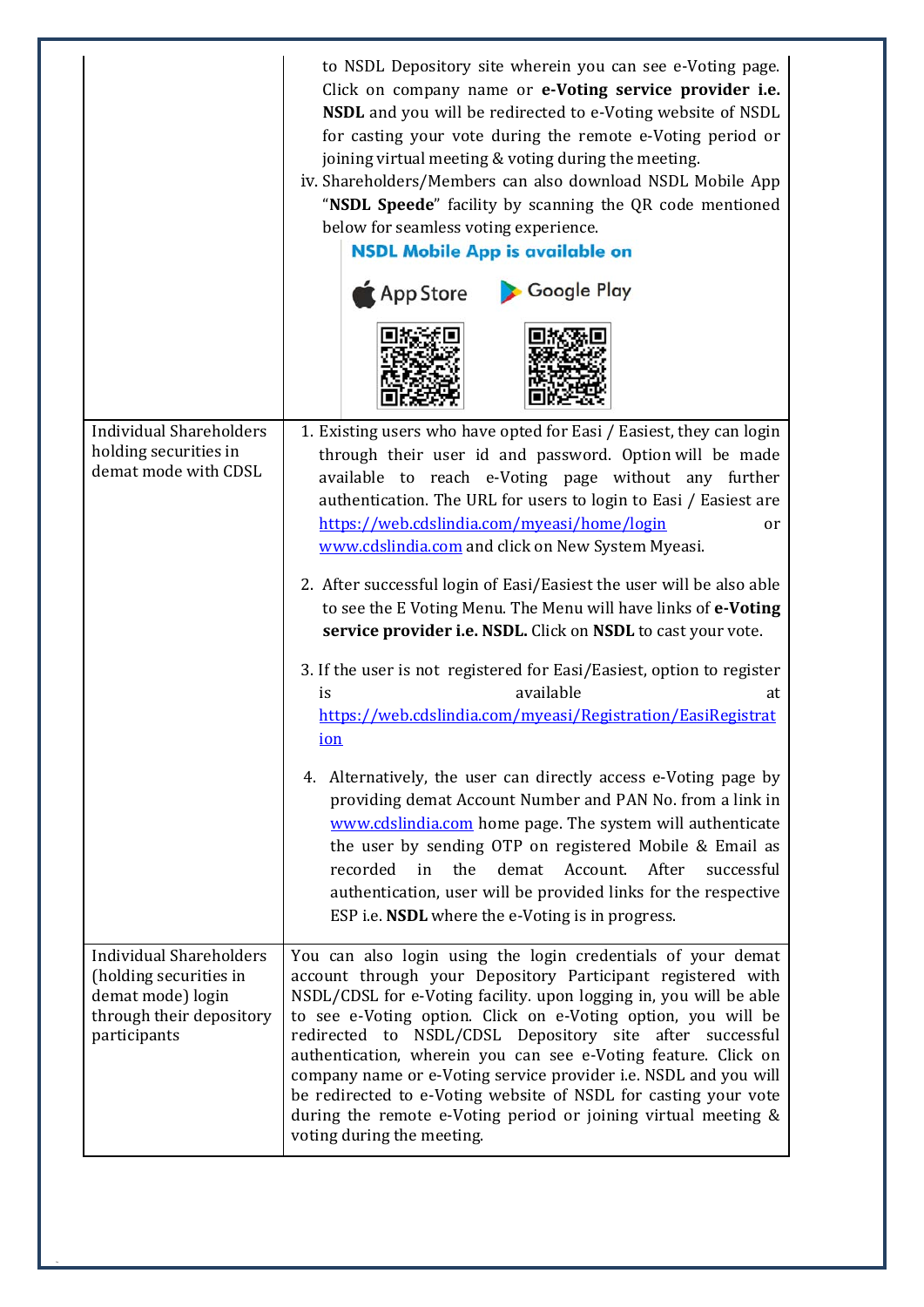**Important note:** Members who are unable to retrieve User ID/ Password are advised to use Forget User ID and Forget Password option available at abovementioned website.

Helpdesk for Individual Shareholders holding securities in demat mode for any technical issues related to login through Depository i.e. NSDL and CDSL.

| Login type                                                                      | <b>Helpdesk details</b>                                                                                                                                                              |
|---------------------------------------------------------------------------------|--------------------------------------------------------------------------------------------------------------------------------------------------------------------------------------|
| Individual Shareholders holding<br>securities in demat mode with<br><b>NSDL</b> | Members facing any technical issue in login can contact<br>NSDL helpdesk by sending a request at<br>evoting@nsdl.co.in or call at toll free no.: 1800 1020 990<br>and 1800 22 44 30  |
| Individual Shareholders holding<br>securities in demat mode with<br><b>CDSL</b> | Members facing any technical issue in login can contact<br>CDSL helpdesk by sending a request at<br>helpdesk.evoting@cdslindia.com or contact at 022-<br>23058738 or 022-23058542-43 |

#### **B) Login Method for e‐Voting and joining virtual meeting for shareholders other than Individual shareholders holding securities in demat mode and shareholders holding securities in physical mode.**

## **How to Log‐in to NSDL e‐Voting website?**

- 1. Visit the e-Voting website of NSDL. Open web browser by typing the following URL: https://www.evoting.nsdl.com/ either on a Personal Computer or on a mobile.
- 2. Once the home page of e-Voting system is launched, click on the icon "Login" which is available under 'Shareholder/Member' section.
- 3. A new screen will open. You will have to enter your User ID, your Password/OTP and a Verification Code as shown on the screen.

*Alternatively, if you are registered for NSDL eservices i.e. IDEAS, you can log‐in at https://eservices.nsdl.com/ with your existing IDEAS login. Once you log‐in to NSDL* eservices after using your log-in credentials, click on e-Voting and you can proceed to Step 2 *i.e. Cast your vote electronically.*

4. Your User ID details are given below :

| Manner of holding shares <i>i.e.</i> Demat<br>(NSDL or CDSL) or Physical | Your User ID is:                                                                                                                                                   |
|--------------------------------------------------------------------------|--------------------------------------------------------------------------------------------------------------------------------------------------------------------|
| a) For Members who hold shares in<br>demat account with NSDL.            | 8 Character DP ID followed by 8 Digit<br>Client ID<br>For example if your DP ID is IN300*** and<br>Client ID is 12****** then your user ID is<br>IN300***12******* |
| b) For Members who hold shares in<br>demat account with CDSL.            | 16 Digit Beneficiary ID<br>For example if your Beneficiary ID is<br>12************** then your user ID is<br>12 **************                                     |
| c) For Members holding shares in<br>Physical Form.                       | EVEN Number followed by Folio Number<br>registered with the company<br>For example if folio number is 001*** and<br>EVEN is 101456 then user ID is<br>101456001*** |

5. Password details for shareholders other than Individual shareholders are given below: a) If you are already registered for e-Voting, then you can user your existing password to login and cast your vote.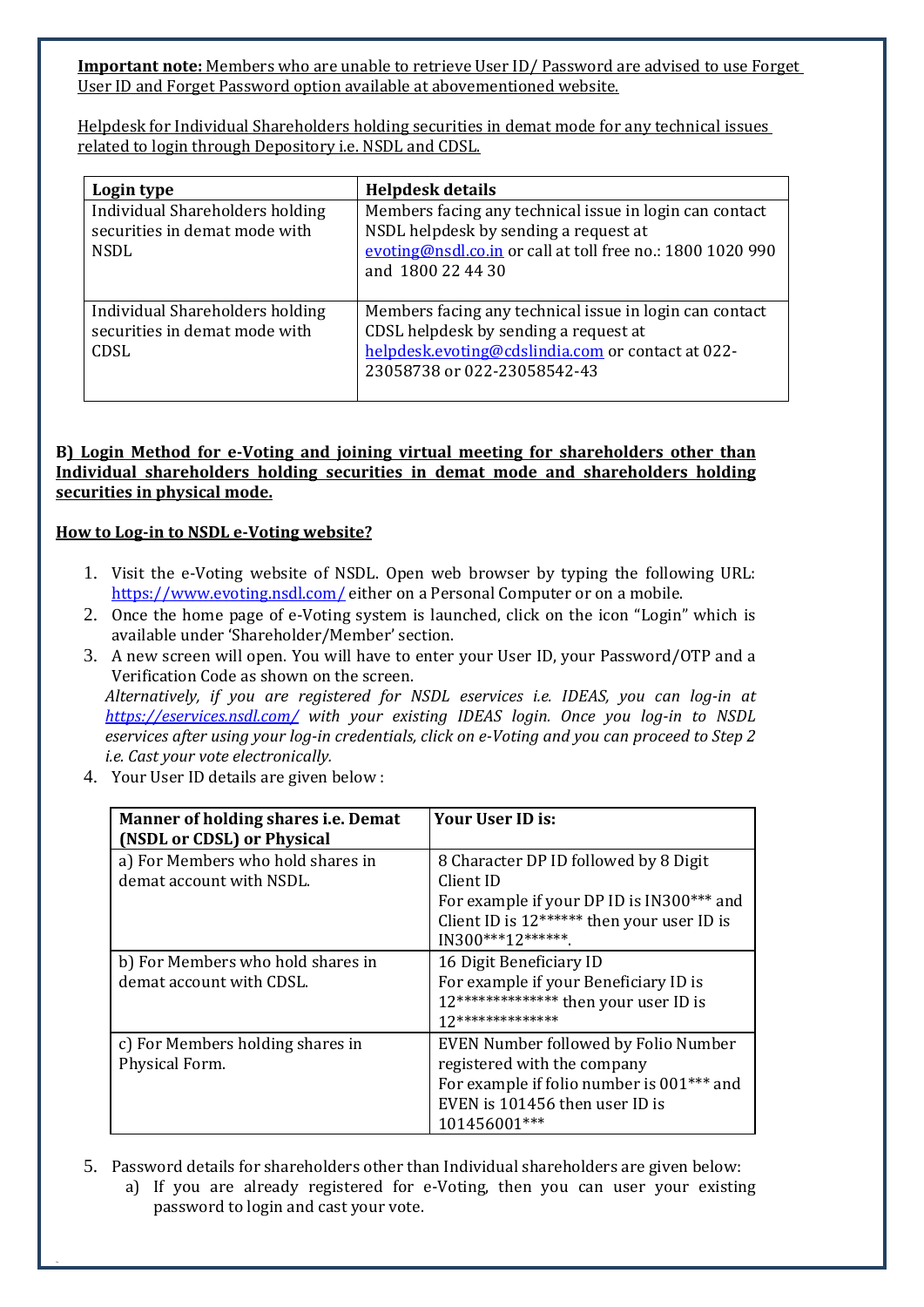- b) If you are using NSDL e-Voting system for the first time, you will need to retrieve the 'initial password' which was communicated to you. Once you retrieve your 'initial password', you need to enter the 'initial password' and the system will force you to change your password.
- c) How to retrieve your 'initial password'?
	- (i) If your email ID is registered in your demat account or with the company, your 'initial password' is communicated to you on your email ID. Trace the email sent to you from NSDL from your mailbox. Open the email and open the attachment i.e. a .pdf file. Open the .pdf file. The password to open the .pdf file is your 8 digit client ID for NSDL account, last 8 digits of client ID for CDSL account or folio number for shares held in physical form. The .pdf file contains your 'User ID' and your 'initial password'.
	- (ii) If your email ID is not registered, please follow steps mentioned below in **process for those shareholders whose email ids are not registered.**
- 6. If you are unable to retrieve or have not received the " Initial password" or have forgotten your password:
	- a) Click on "Forgot User Details/Password?"(If you are holding shares in your demat account with NSDL or CDSL) option available on www.evoting.nsdl.com.
	- b) Physical User Reset Password?" (If you are holding shares in physical mode) option available on www.evoting.nsdl.com.
	- c) If you are still unable to get the password by aforesaid two options, you can send a request at **evoting@nsdl.co.in** mentioning your demat account number/folio number, your PAN, your name and your registered address etc.
	- d) Members can also use the OTP (One Time Password) based login for casting the votes on the e-Voting system of NSDL.
- 7. After entering your password, tick on Agree to "Terms and Conditions" by selecting on the check box.
- 8. Now, you will have to click on "Login" button.
- 9. After you click on the "Login" button, Home page of e-Voting will open.

## **Step 2: Cast your vote electronically and join General Meeting on NSDL e‐Voting system.**

## **How to cast your vote electronically and join General Meeting on NSDL e‐Voting system?**

- 1. After successful login at Step 1, you will be able to see all the companies "EVEN" in which you are holding shares and whose voting cycle and General Meeting is in active status.
- 2. Select "EVEN" of company for which you wish to cast your vote during the remote e-Voting period and casting your vote during the General Meeting. For joining virtual meeting, you need to click on "VC/OAVM" link placed under "Join General Meeting".
- 3. Now you are ready for e-Voting as the Voting page opens.
- 4. Cast your vote by selecting appropriate options i.e. assent or dissent, verify/modify the number of shares for which you wish to cast your vote and click on "Submit" and also "Confirm" when prompted.
- 5. Upon confirmation, the message "Vote cast successfully" will be displayed.
- 6. You can also take the printout of the votes cast by you by clicking on the print option on the confirmation page.
- **7.** Once you confirm your vote on the resolution, you will not be allowed to modify your vote.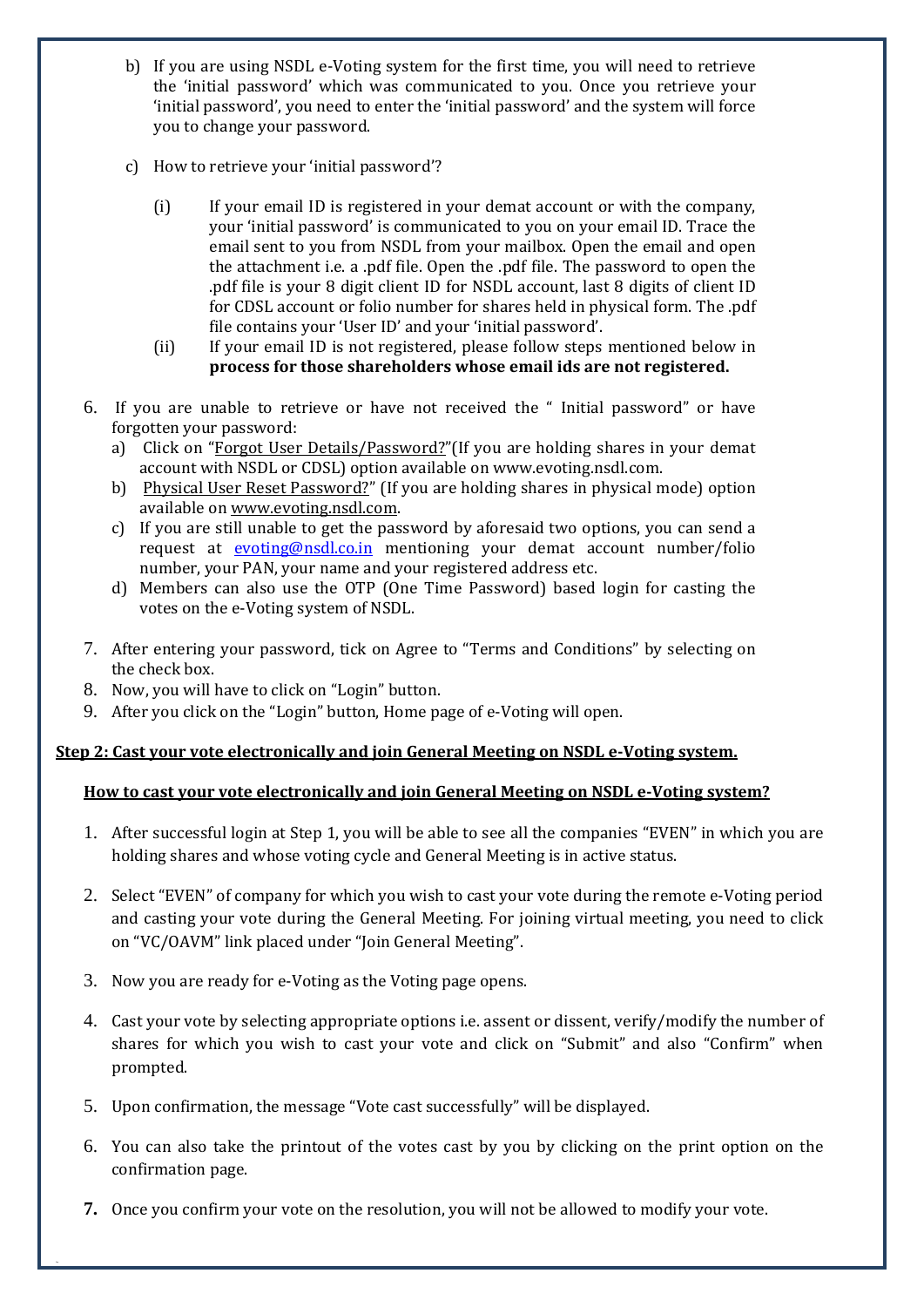## **General Guidelines for shareholders:**

- 1. Institutional shareholders (i.e. other than individuals, HUF, NRI etc.) are required to send scanned copy (PDF/IPG Format) of the relevant Board Resolution/ Authority letter etc. with attested specimen signature of the duly authorized signatory(ies) who are authorized to vote, to the Scrutinizer by e-mail to **harisharoraassociates@gmail.com** with a copy marked to evoting@nsdl.co.in.
- 2. It is strongly recommended not to share your password with any other person and take utmost care to keep your password confidential. Login to the e-voting website will be disabled upon five unsuccessful attempts to key in the correct password. In such an event, you will need to go through the "Forgot User Details/Password?" or "Physical User Reset Password?" option available on www.evoting.nsdl.com to reset the password.
- 3. In case of any queries, you may refer the Frequently Asked Questions (FAQs) for Shareholders and e-voting user manual for Shareholders available at the download section of www.evoting.nsdl.com or call on toll free no.: 1800 1020 990 and 1800 22 44 30 or send a request to Mr. Sanjeev Yadav at evoting@nsdl.co.in

## **Process for those shareholders whose email ids are not registered with the depositories for** procuring user id and password and registration of e mail ids for e-voting for the resolutions set **out in this notice**:

- 1. In case shares are held in physical mode please provide Folio No., Name of shareholder, scanned copy of the share certificate (front and back), PAN (self-attested scanned copy of PAN card), AADHAR (self-attested scanned copy of Aadhar Card) by email to cs@prabhatgroup.net
- 2. In case shares are held in demat mode, please provide  $DPID$ -CLID  $(16$  digit  $DPID + CLID$  or  $16$ digit beneficiary ID), Name, client master or copy of Consolidated Account statement, PAN (selfattested scanned copy of PAN card), AADHAR (self attested scanned copy of Aadhar Card) to  $cs@prabhatgroup.net$  .If you are an Individual shareholder holding securities in demat mode, you are requested to refer to the login method explained at **step 1 (A)** i.e. Login method for e-<u>Voting and joining virtual meeting for Individual shareholders holding securities in demat mode.</u>
- 3. Alternatively, shareholder/members may send a request to evoting@nsdl.co.in for procuring user id and password for e-voting by providing above mentioned documents.
- 4. In terms of SEBI circular dated December 9, 2020 on e-Voting facility provided by Listed Companies, Individual shareholders holding securities in demat mode are allowed to vote through their demat account maintained with Depositories and Depository Participants. Shareholders are required to update their mobile number and email ID correctly in their demat account in order to access e-Voting facility.

## **THE INSTRUCTIONS FOR MEMBERS FOR e‐VOTING ON THE DAY OF THE EGM/AGM ARE AS UNDER:**

- 1. The procedure for e-Voting on the day of the EGM/AGM is same as the instructions mentioned above for remote e-voting.
- 2. Only those Members/ shareholders, who will be present in the EGM/AGM through VC/OAVM facility and have not casted their vote on the Resolutions through remote e-Voting and are otherwise not barred from doing so, shall be eligible to vote through e-Voting system in the EGM/AGM.
- 3. Members who have voted through Remote e-Voting will be eligible to attend the EGM/AGM. However, they will not be eligible to vote at the EGM/AGM.
- 4. The details of the person who may be contacted for any grievances connected with the facility for e-Voting on the day of the EGM/AGM shall be the same person mentioned for Remote e-voting.